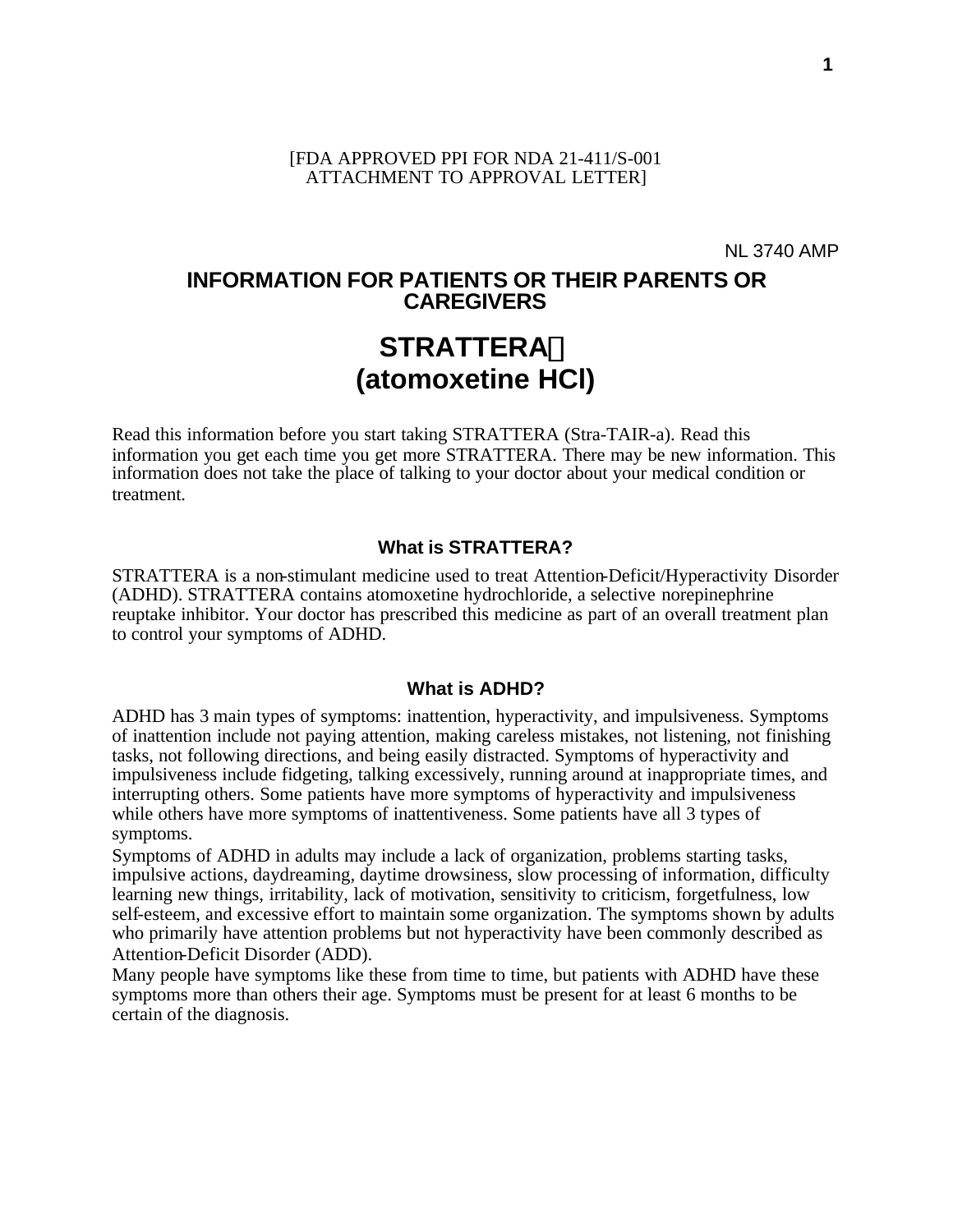# **Who should NOT take STRATTERA?**

Do not take STRATTERA if:

- you took a medicine known as a monoamine oxidase inhibitor (MAOI) in the last 2 weeks. An MAOI is a medicine sometimes used for depression and other mental problems. Some names of MAOI medicines are Nardil<sup>®</sup> (phenelzine sulfate) and Parnate<sup>®</sup> (tranylcypromine sulfate). Taking STRATTERA with an MAOI could cause serious side effects or be life-threatening.
- you have narrow angle glaucoma, an eye disease.
- you are allergic to STRATTERA or any of its ingredients. The active ingredient is atomoxetine. The inactive ingredients are listed at the end of this leaflet.

## **What should I tell my doctor before taking STRATTERA?**

Talk to your doctor before taking STRATTERA if you:

- have or had liver problems. You may need a lower dose.
- have high blood pressure. STRATTERA can increase blood pressure.
- have problems with your heart or an irregular heartbeat. STRATTERA can increase heart rate (pulse).
- have low blood pressure. STRATTERA can cause dizziness or fainting in people with low blood pressure.

**Tell your doctor about all the medicines you take or plan to take**, including prescription and non-prescription medicines, dietary supplements, and herbal remedies. Your doctor will decide if you can take STRATTERA with your other medicines.

Certain medicines may change the way your body reacts to STRATTERA. These include medicines used to treat depression [like Paxil® (paroxetine) and Prozac® (fluoxetine)], and certain other medicines (like quinidine). Your doctor may need to change your dose of STRATTERA if you are taking it with these medicines.

STRATTERA may change the way your body reacts to oral or intravenous albuterol (or drugs with similar actions), but the effectiveness of these drugs will not be changed. Talk with your doctor before taking STRATTERA if you are taking albuterol.

# **How should I take STRATTERA?**

- Take STRATTERA according to your doctor's instructions. This is usually taken 1 or 2 times a day (morning and late afternoon/early evening).
- You can take STRATTERA with or without food.
- If you miss a dose, take it as soon as possible, but do not take more than your total daily dose in any 24-hour period.
- Taking STRATTERA at the same time each day may help you remember.
- STRATTERA is available in several dosage strengths: 10, 18, 25, 40, and 60 mg.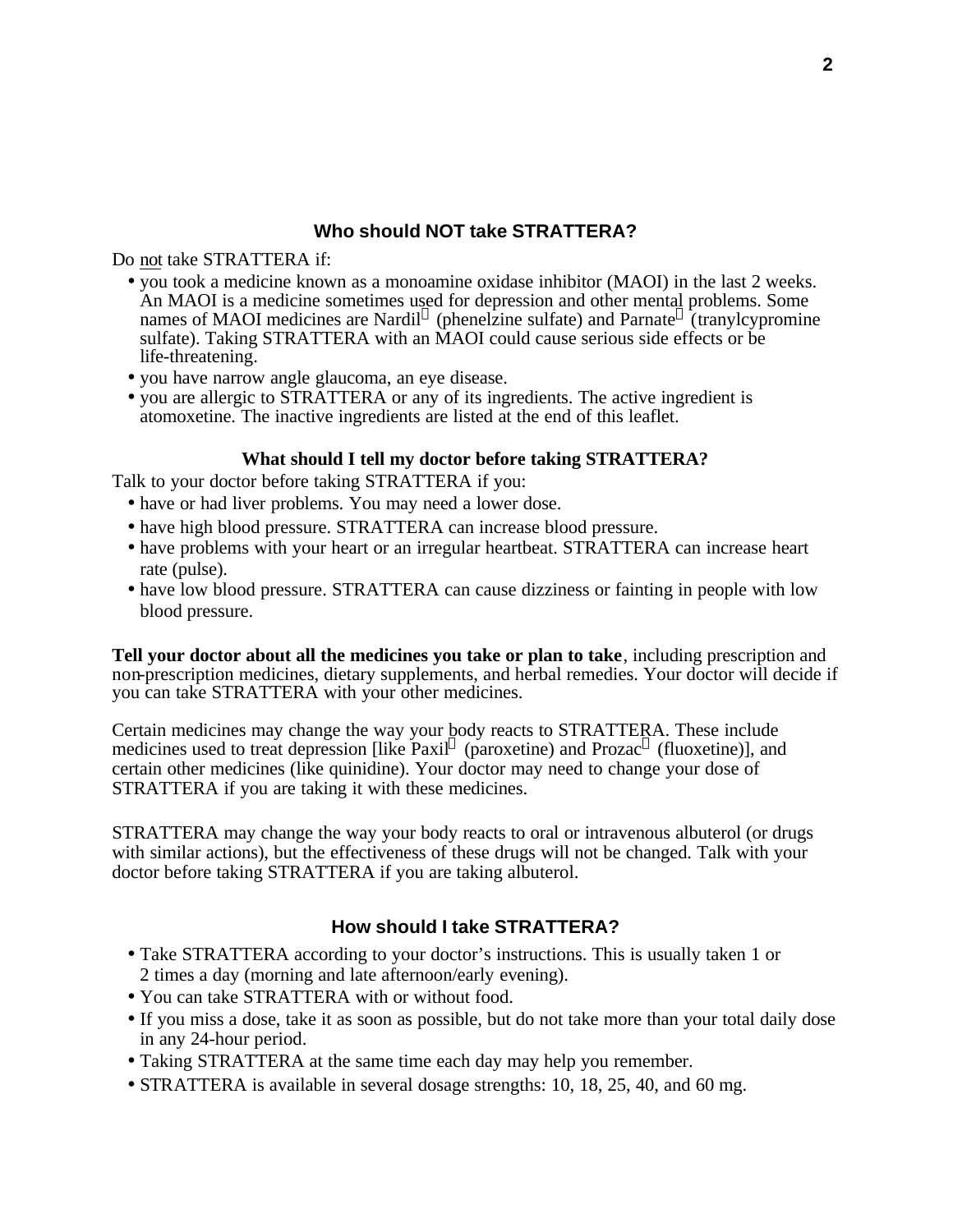Call your doctor right away if you take more than your prescribed dose of STRATTERA.

## **Other important safety information about STRATTERA**

Use caution when driving a car or operating heavy machinery until you know how STRATTERA affects you.

Talk to your doctor if you are:

- pregnant or planning to become pregnant
- breast-feeding. We do not know if STRATTERA can pass into your breast milk.

# **What are the possible side effects of STRATTERA?**

The most common side effects of STRATTERA used in teenagers and children over 6 years old are:

- upset stomach
- decreased appetite
- nausea or vomiting
- dizziness
- tiredness
- mood swings

Weight loss may occur after starting STRATTERA. It is not known if growth will be slowed in children who use STRATTERA for a long period of time. Your doctor will watch your weight and height. If you are not growing or gaining weight as expected, your doctor may change your treatment of STRATTERA.

The most common side effects of STRATTERA used in adults are:

- constipation
- dry mouth
- nausea
- decreased appetite
- dizziness
- problems sleeping
- sexual side effects
- problems urinating
- menstrual cramps

Stop taking STRATTERA and call your doctor right away if you get swelling or hives. STRATTERA can cause a serious allergic reaction in rare cases.

This is not a complete list of side effects. Talk to your doctor if you develop any symptoms that concern you.